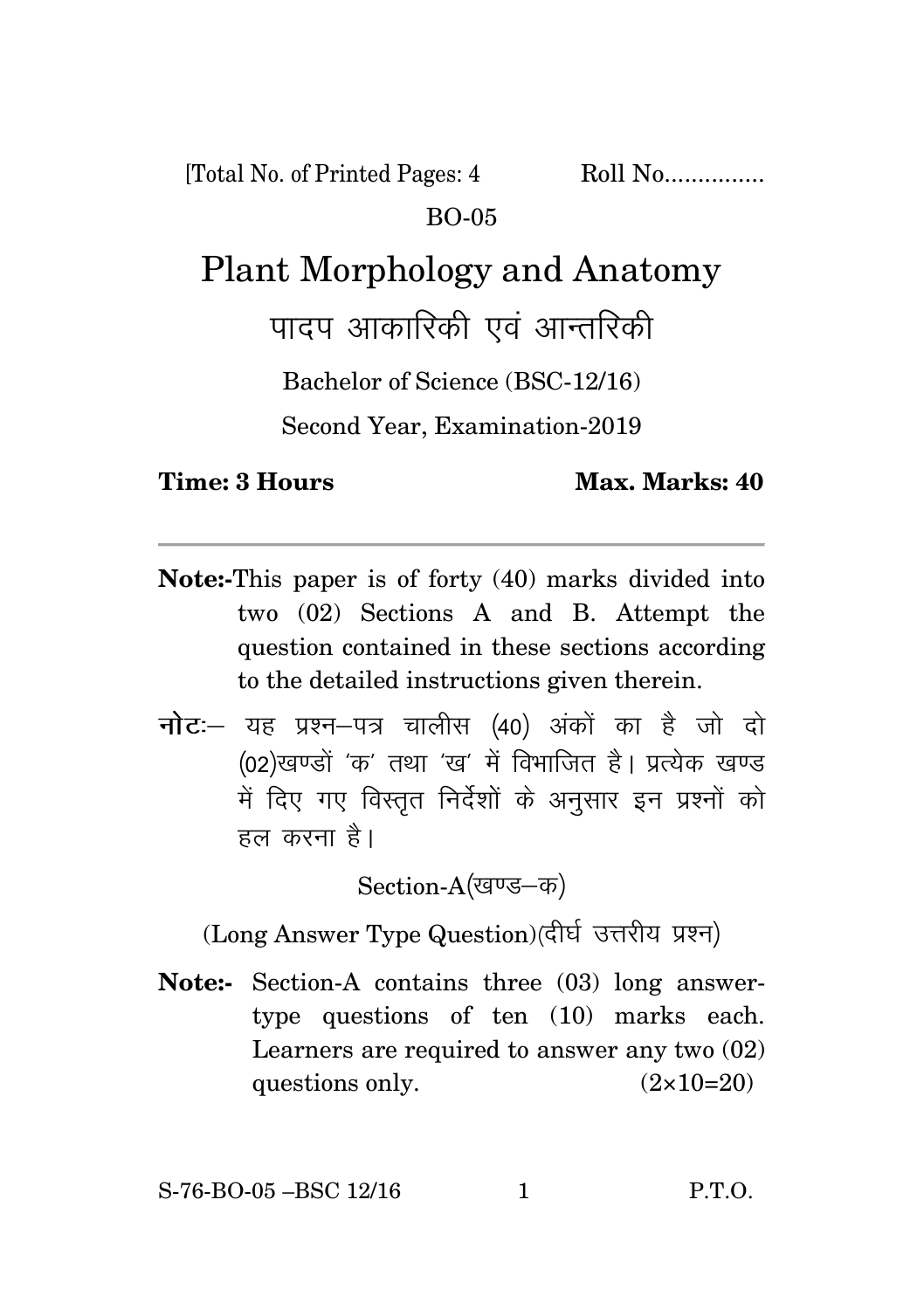- नोट:- खण्ड 'क' में तीन (03) दीर्घ उत्तरीय प्रश्न दिये गये हैं। प्रत्येक प्रश्न के लिए दस (10) अंक निर्धारित हैं। शिक्षार्थियों को इनमें से केवल दो (02) प्रश्नों के उत्तर टेने हैं।
	- $\mathbf{1}$ Define permanent tissues. Describe the t structure and function of different types of simple tissues. स्थायी उत्तक को परिभाषित कीजिए। विभिन्न प्रकार के सरल उत्तकों की सँरचना एवं कार्य का वर्णन कीजिए।
	- $\mathfrak{D}$ Give an illustrated account of the internal structure of an isobilateral leaf you have studied. Compare it with that of a dorsiventral leaf. समद्रिपार्श्विक पर्ण जिसका आपने अध्ययन किया है उसकी आन्तरिक सँरचना का सचित्र वर्णन कीजिए। इसकी तलना पष्ठीय पर्ण से कीजिए।
	- $3.$ What do you understand by anomalous secondary growth? Give anomalous secondary growth in any dicot stem you have studied. असंगत द्वितीयक वृद्धि से आप क्या समझते हैं? किसी द्वि–बीजपत्री तने मे असंगत द्वितीयक वृद्धि दीजिए जो आपने अध्ययन किया है।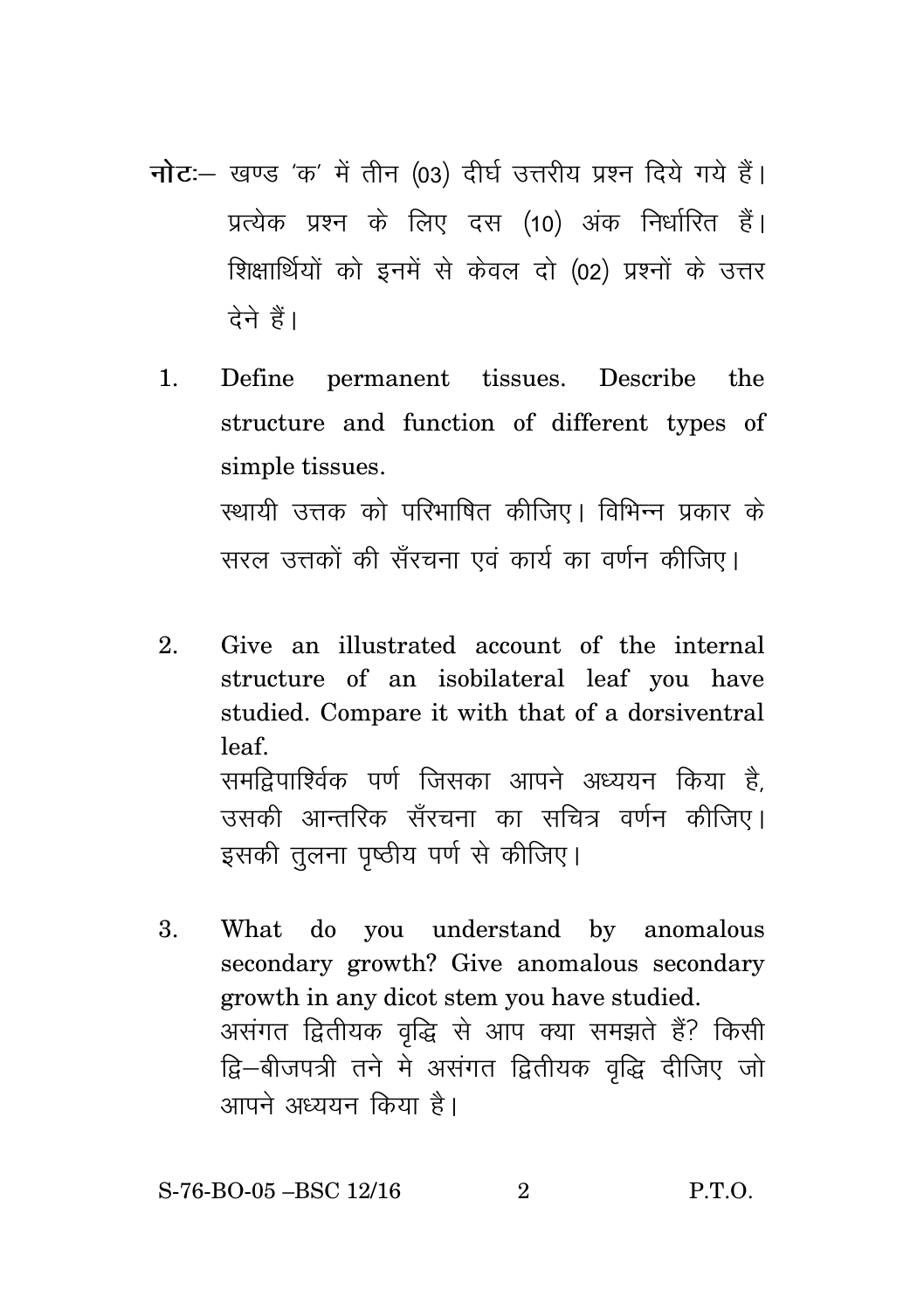## Section-B (खण्ड-ख)

(Short Answer Type Questions)

(लघु उत्तरीय प्रश्न)

- **Note:-** Section-B contains six (06) short answer type questions of five (05) marks each. Learners are required to answer any four (04) questions only.  $(5 \times 4=20)$
- **नोट:** खण्ड 'ख' में छह (06) लघु उत्तरीय प्रश्न दिये गये हैं। प्रत्येक प्रश्न के लिए पाँच (05) अंक निर्धरित हैं। शिक्षार्थियों को इनमें से केवल चार (04) प्रश्नों के उत्तर देने हैं।
- 1. Root Apical Meristem. मूल शीर्षस्थ विभज्योतक।
- 2. Complex tissue. जटिल उत्तक।
- 3. Development of lateral roots. पार्श्व मल का विकास।